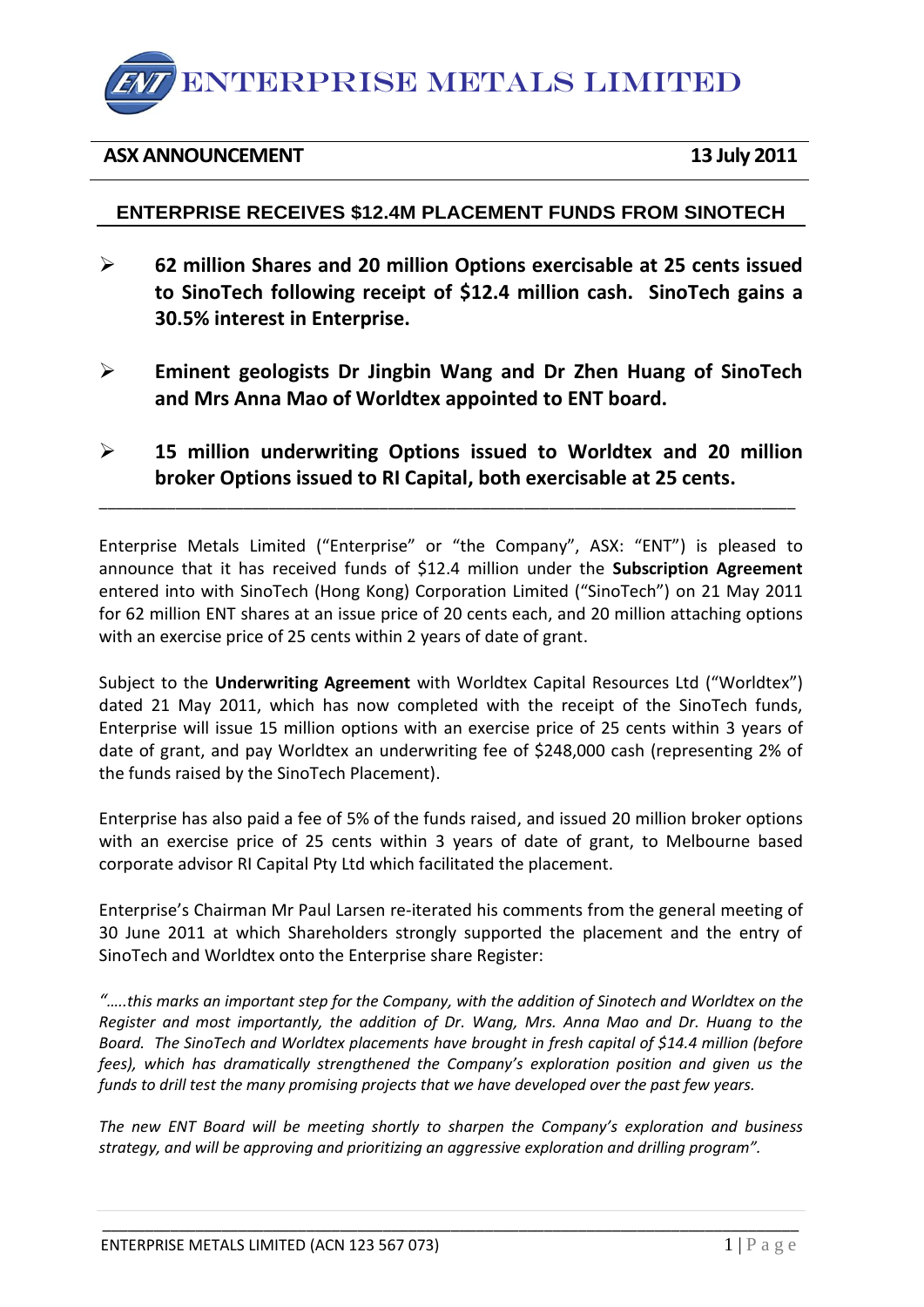

### **Background on SinoTech**

SinoTech (Hong Kong) Corporation Limited is a successful mineral explorer, which is wholly owned by Sinotech Minerals Exploration Co., Ltd., a major Chinese exploration and mine development company. Sinotech has mineral exploration projects in mainland China and more than 10 countries worldwide. In the past, Sinotech has discovered a number of world class mineral deposits in China, and more recently has discovered a VMS style copper/gold deposit in Ethiopia and is conducting exploration on a porphyry copper deposit in Chile.

### **New Director's Details**

**Dr. Jingbin Wang** is Executive Director of China Nonferrous Metals Resource Geological Survey, a position he has held since 2003. He has also held the title of Vice-President of the China Nonferrous Metals Industry Association since 2008. Dr. Wang is a leader in the nonferrous metals industry in China with great expertise in mineral exploration and mining amassed over his 24 years of experience. Dr. Wang has been President of the Beijing Institute of Geology for Mineral Resources since 2002, and is currently Chairman of Sinotech Minerals Exploration Co., Ltd. and Chairman of two Canadian public companies, Canaco Resources Inc. and Silvore Fox Minerals Corp. He earned his Masters and PhD Degrees in magmatic petrology and economic geology from the Central-South University of Technology Changsha, China, and subsequently conducted Postdoctoral research at the Institute of Geochemistry, Chinese Academy of Sciences (China).

**Dr. Zhen Huang** is currently a Director of Sinotech Minerals Exploration Co., Ltd. and an Australian company Golden Phoenix Resources Limited. He is also Managing Director of SinoDrill Co. Ltd. Prior to his appointment he was Director of Geology Department of China National Nonferrous Metals Industry Corporation. Dr. Huang has 29 years of experience in non-ferrous minerals exploration and since 1999, he has actively established four technical service companies covering engineering construction, drilling, environmental engineering and mining investment.

**Mrs. Anna Mao** is CEO and director of Worldtex Capital Resources Limited, a capital and investment company incorporated in Hong Kong. She is a creative leader and entrepreneur with 19 years' experience and knowledge in finance and operations. She has co-founded and developed several successful businesses both in China and Canada. Mrs. Mao graduated from Beijing Institute of Technology University in 1991, and obtained her MBA from Richard Ivey Business School of Western Ontario University in 2001. She is also a director and Founder of Sino Link Capital Resources Limited, and director of Enpar Technologies Inc. (ENP: TSX-V). Mrs. Mao is a Canadian Citizen and resident in Beijing.

\_\_\_\_\_\_\_\_\_\_\_\_\_\_\_\_\_\_\_\_\_\_\_\_\_\_\_\_\_\_\_\_\_\_\_\_\_\_\_\_\_\_\_\_\_\_\_\_\_\_\_\_\_\_\_\_\_\_\_\_\_\_\_\_\_\_\_\_\_\_\_\_\_\_\_\_\_\_\_\_\_\_

gn Ryon

**Dermot Ryan Managing Director**

*Contact: Telephone: 08 9436 9200 Facsimile: 08 9436 9299 Email: [admin@enterprisemetals.com.au](mailto:admin@enterprisemetals.com.au)*

*[www.enterprisemetals.com.au](http://www.enterprisemetals.com.au/)*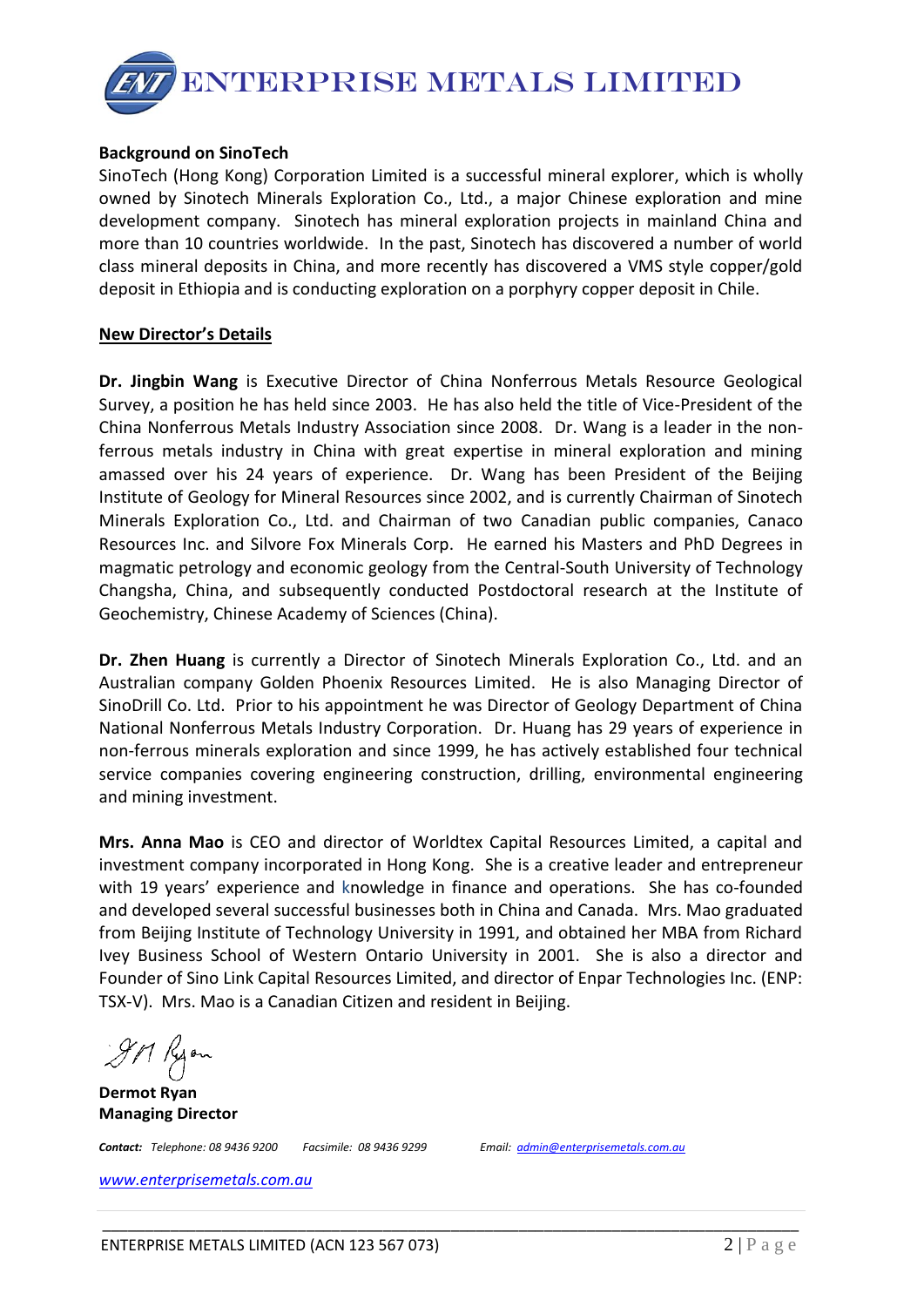

 **ENTERPRISE METALS LIMITED**

**ACN 123 567 073**

**13 July 2011**

### **ASX Announcement**

### **ENTERPRISE METALS LIMITED – PLACEMENT – NOTICE PURSUANT TO CHAPTER 6D.2 AND 6D.3 OF THE CORPORATIONS ACT**

On 12 July 2011, Enterprise Metals Limited (**Company**) allotted 62,000,000 Shares at 20 cents per Share to raise \$12,400,000 to SinoTech (Hong Kong) Corporation Limited ("SinoTech"). In addition, 20,000,000 unlisted options were issued to SinoTech for nil consideration, exercisable at of \$0.25 on or before 12 July 2013.

Also on 12 July 2011, the Company allotted 15,000,000 unlisted options to Worldtex Capital Resources Ltd and 20,000,000 unlisted options to RI Capital Pty Ltd for nil consideration, exercisable at \$0.25 on or before 12 July 2014.

### **Notice under section 708A(6) of the Corporations Act**

The Company hereby notifies that:

- (a) the Company issued the Shares without disclosure to investors under Part 6D.2 of the Corporations Act 2001 (**the Act**);
- (b) the Company is providing this notice in accordance with this exemption;
- (c) as at the date of this notice, the Company has complied with the provisions of Chapter 2M of the Act as they apply to the Company;
- (d) as at the date of this notice, the Company has complied with section 674 of the Act;
- (e) as at the date of this notice, there is no information:
	- (i) that has been excluded from a continuous disclosure notice in accordance with the ASX Listing Rules; and
	- (ii) that investors and their professional advisers would reasonably require for the purpose of making an informed assessment of:
		- (A) the assets and liabilities, financial position and performance, profits and losses and prospects of the Company; or
		- (B) the rights and liabilities attaching to the Shares.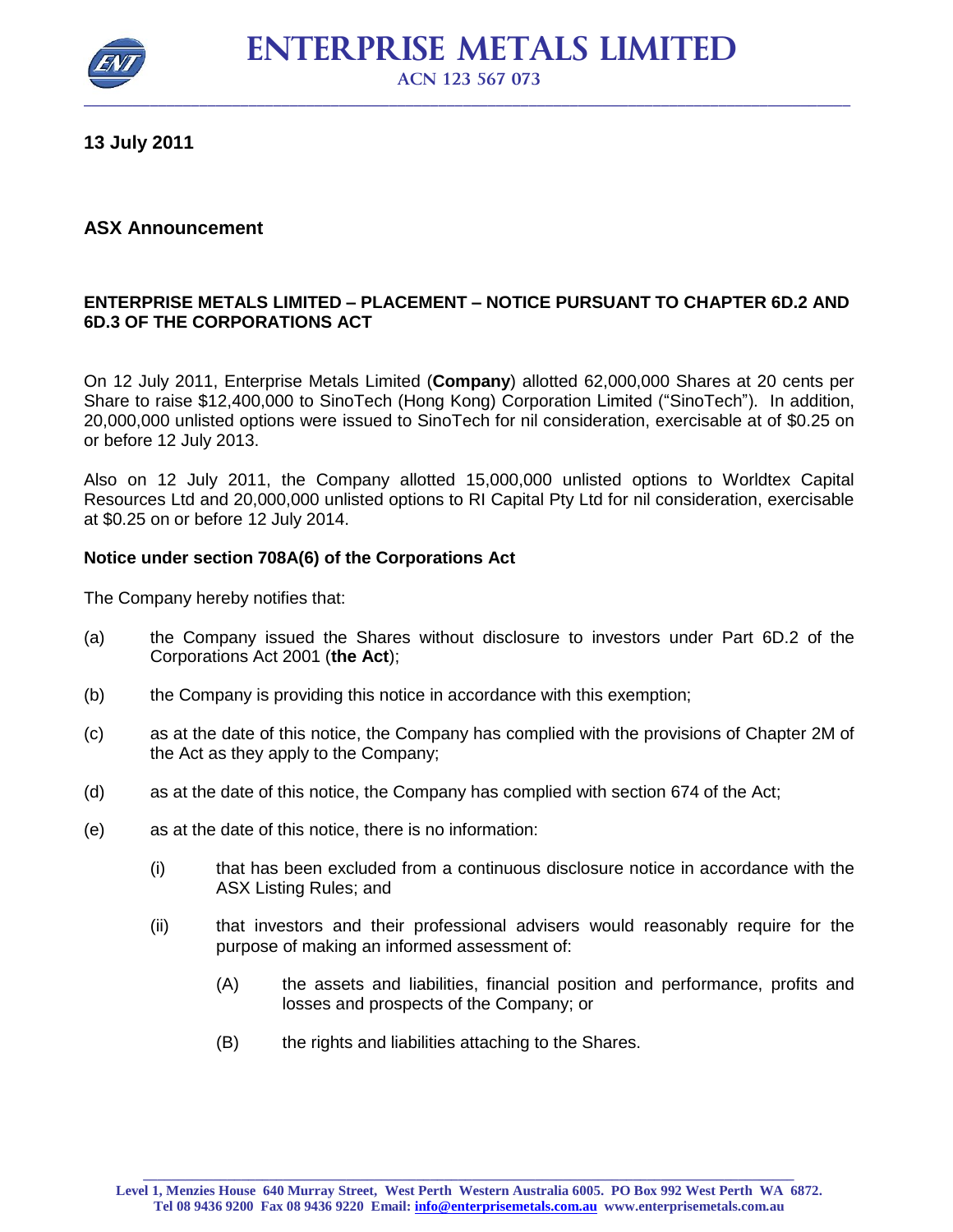

The following table shows the number of Shares on issue as at the date of this notice following the issue of the Shares.

| Shares on issue prior to Placement              | 140,970,776 |
|-------------------------------------------------|-------------|
| <b>Placement Shares</b>                         | 62,000,000  |
| Total Shares on issue as at date of this Notice | 202,970,776 |

**Jay Stephenson Company Secretary ENTERPRISE METALS LIMITED**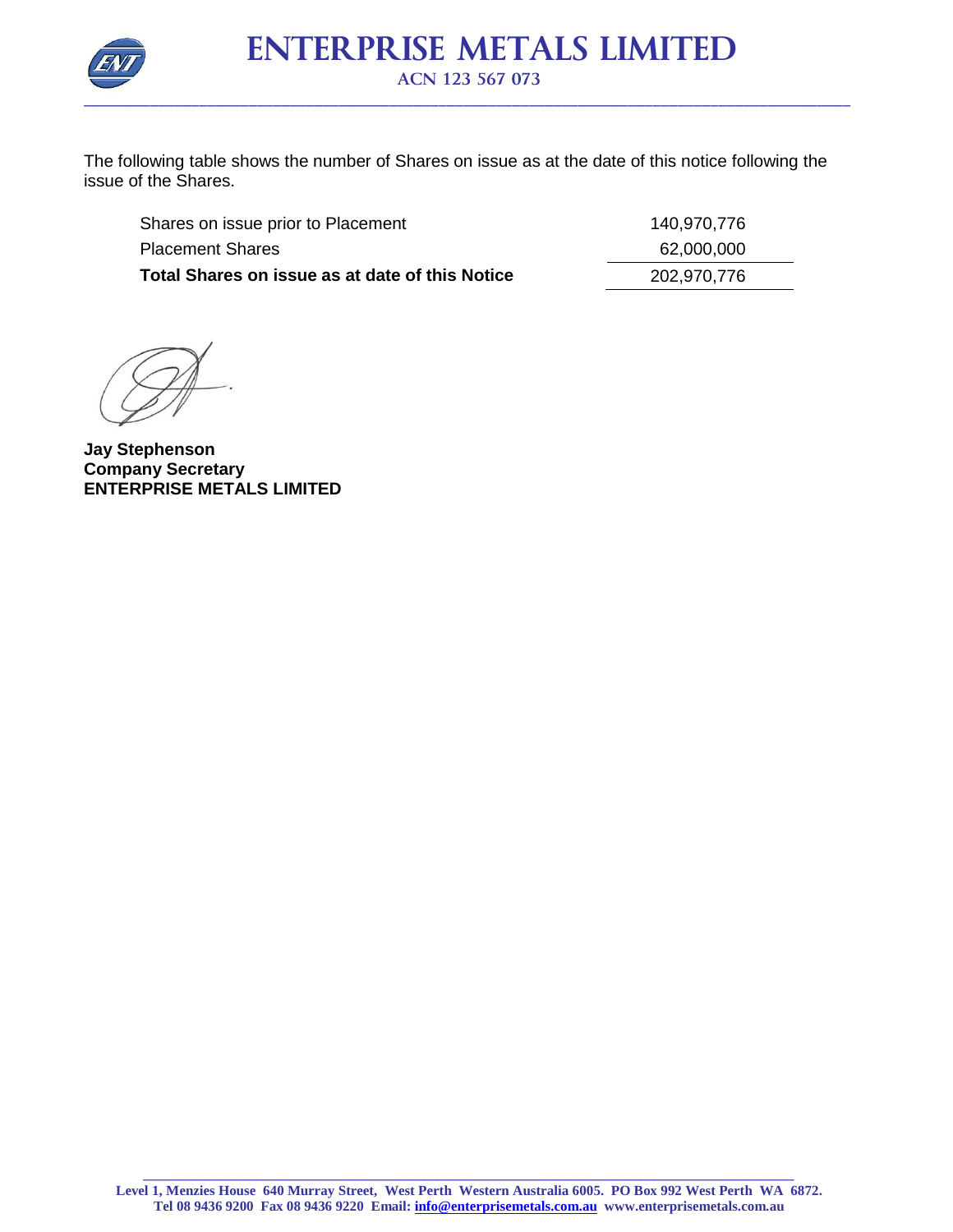*Rule 2.7, 3.10.3, 3.10.4, 3.10.5*

# **Appendix 3B**

### **New issue announcement, application for quotation of additional securities and agreement**

*Information or documents not available now must be given to ASX as soon as available. Information and documents given to ASX become ASX's property and may be made public.*

Introduced 1/7/96. Origin: Appendix 5. Amended 1/7/98, 1/9/99, 1/7/2000, 30/9/2001, 11/3/2002, 1/1/2003.

Name of entity

Enterprise Metals Limited

ABN

**43 123 567 073**

We (the entity) give ASX the following information.

### **Part 1 - All issues**

*You must complete the relevant sections (attach sheets if there is not enough space).*

- 1 +Class of +securities issued or to be issued 1. Fully Paid Ordinary Shares 2. Options 3. Options 2 Number of <sup>+</sup>securities issued or to be issued (if known) or maximum number which may be issued 1. 62,000,000 2. 20,000,000 3. 35,000,000 3 Principal terms of the <sup>+</sup> securities (eg, if options, exercise price and expiry date; if partly paid <sup>+</sup>securities, the amount outstanding and due dates for payment; if  $\pm$ convertible 1. Fully Paid Ordinary Shares 2. 25 cent Options to acquire one (1) share in the Company exercisable on or before 12/07/2013
	- 3. 25 cent Options to acquire one (1) share in the Company exercisable on or before 12/07/2014

dates for conversion)

securities, the conversion price and

<sup>+</sup> See chapter 19 for defined terms.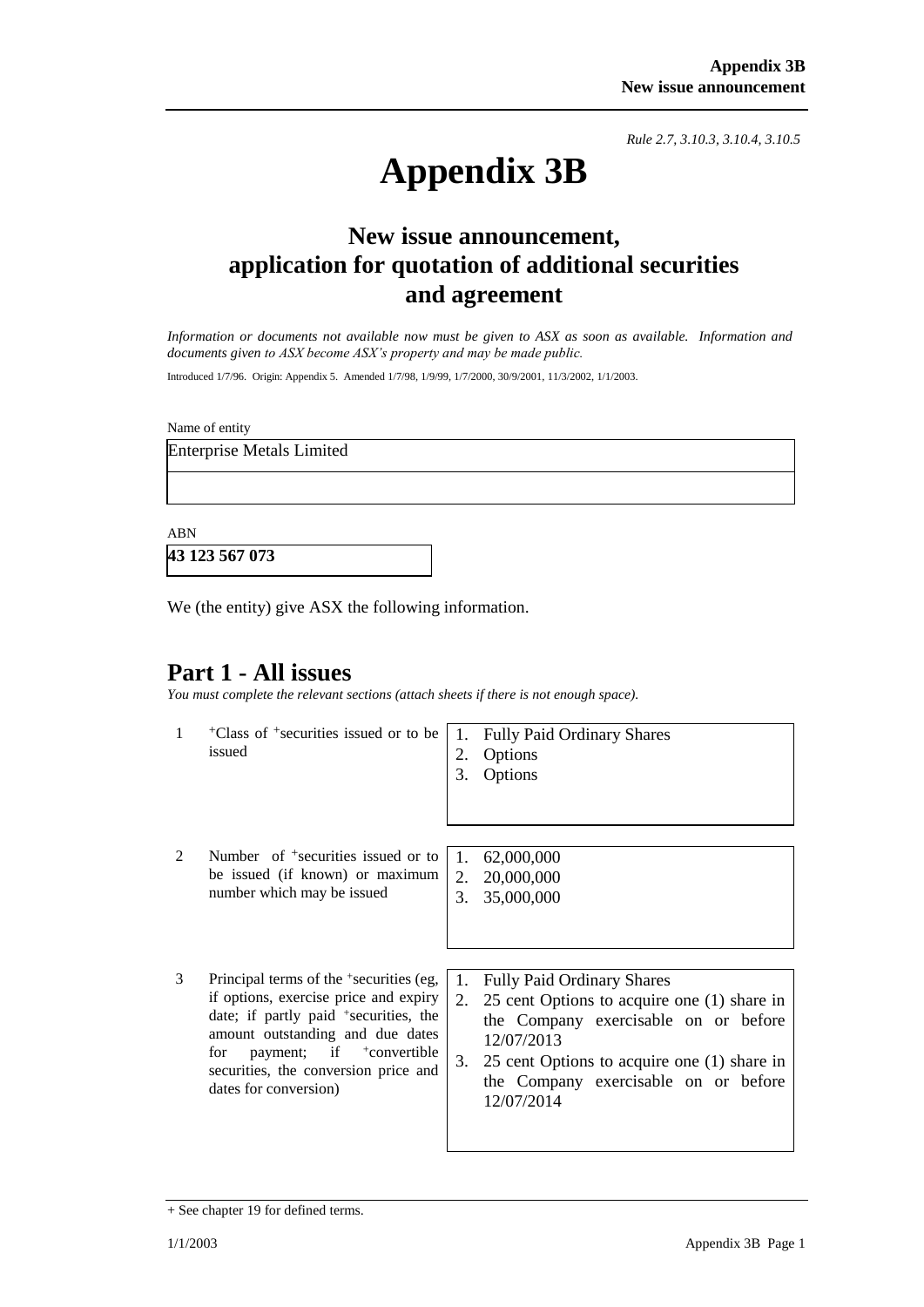| 4 | Do the <sup>+</sup> securities rank equally in all<br>respects from the date of allotment<br>with an existing <sup>+</sup> class of quoted<br>+securities?                                                                                                                                                                                                                                                      | Yes<br>1.<br>2.<br>$No - to be ranked equally upon exercise$<br>3.<br>$No - to be ranked equally upon exercise$ |
|---|-----------------------------------------------------------------------------------------------------------------------------------------------------------------------------------------------------------------------------------------------------------------------------------------------------------------------------------------------------------------------------------------------------------------|-----------------------------------------------------------------------------------------------------------------|
|   | If the additional securities do not<br>rank equally, please state:<br>the date from which they do<br>which<br>the<br>extent<br>to<br>they<br>participate for the next dividend,<br>of<br>(in<br>the<br>case<br>a<br>trust.<br>distribution) or interest payment<br>the extent to which they do not<br>٠<br>rank equally, other than<br>in<br>relation to the next dividend,<br>distribution or interest payment |                                                                                                                 |
| 5 | Issue price or consideration                                                                                                                                                                                                                                                                                                                                                                                    | 20 cent per share<br>1.<br>2.<br>Nil<br>3.<br>Nil                                                               |
| 6 | Purpose of the issue<br>(If issued as consideration for the<br>acquisition of assets, clearly identify<br>those assets)                                                                                                                                                                                                                                                                                         | Placement as approved by Shareholder at the<br>General Meeting held 30 June 2011                                |
| 7 | Dates of entering <sup>+</sup> securities into<br>uncertificated holdings or despatch<br>of certificates                                                                                                                                                                                                                                                                                                        | 12 July 2011                                                                                                    |
|   |                                                                                                                                                                                                                                                                                                                                                                                                                 | Number<br><sup>+</sup> Class                                                                                    |
| 8 | Number<br><sup>+</sup> class<br>of<br>and<br>all<br><b>ASX</b><br>+securities<br>quoted<br>on<br>(including the securities in clause 2<br>if applicable)                                                                                                                                                                                                                                                        | 202,970,776<br>Fully Paid<br>Ordinary<br><b>Shares</b>                                                          |
|   |                                                                                                                                                                                                                                                                                                                                                                                                                 |                                                                                                                 |

<sup>+</sup> See chapter 19 for defined terms.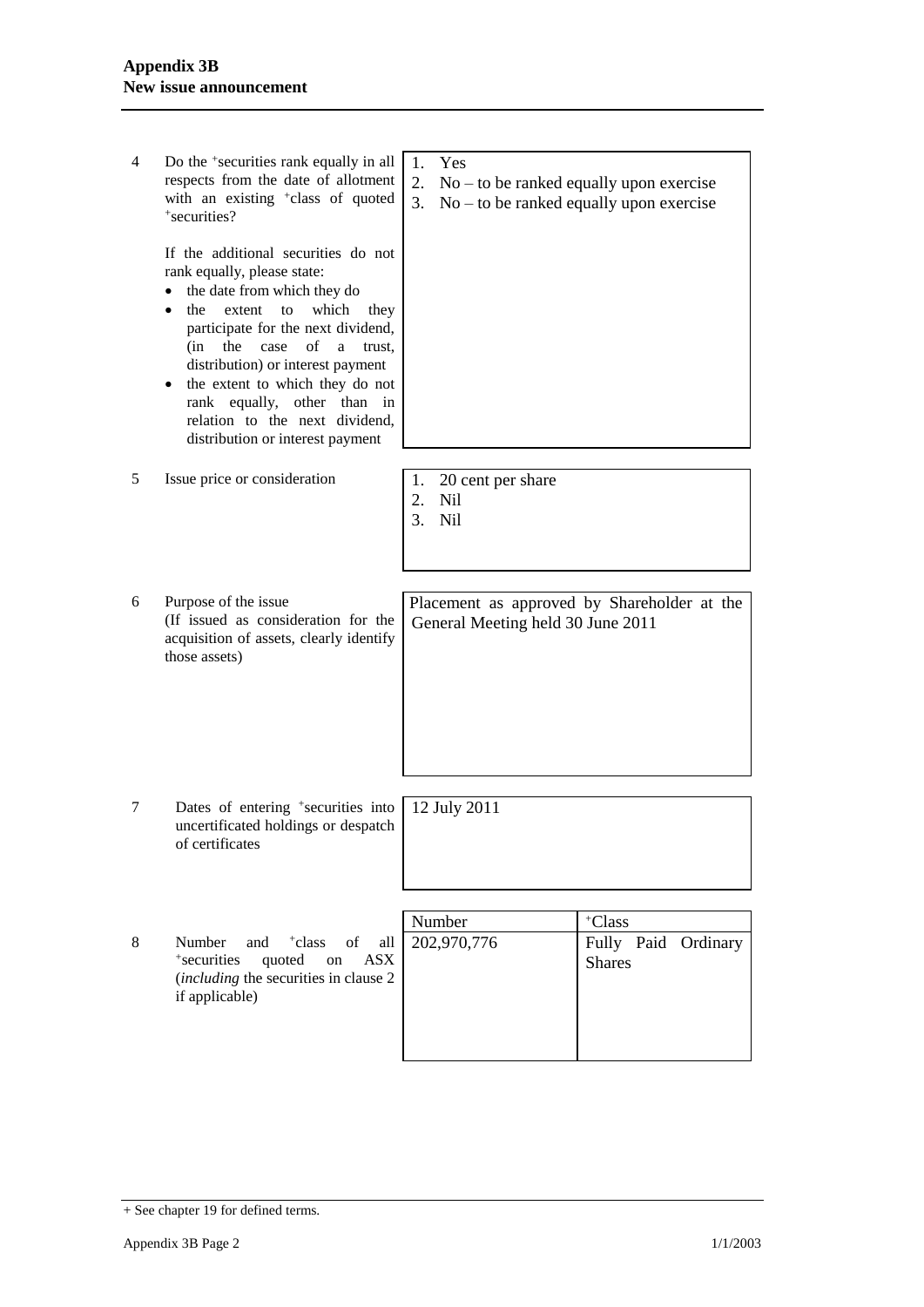|                                                                                                                                                   | Number     | +Class                                                                                                                                       |
|---------------------------------------------------------------------------------------------------------------------------------------------------|------------|----------------------------------------------------------------------------------------------------------------------------------------------|
| 9<br>Number<br>and<br><sup>+</sup> class<br>of<br>all<br>*securities not quoted on ASX<br>(including the securities in clause 2<br>if applicable) | 22,782,001 | 25 cent Options to<br>acquire one (1) share<br>the<br>Company<br>in<br>exercisable<br><sub>on</sub><br><sub>or</sub><br>before 20/06/2012    |
|                                                                                                                                                   | 3,000,000  | 25 cent Options to<br>acquire one (1) share<br>the<br>Company<br>in<br>exercisable<br><sub>on</sub><br><b>or</b><br>before 22/11/2012        |
|                                                                                                                                                   | 2,500,000  | 50 cent Options<br>to<br>acquire one (1) share<br>Company<br>in<br>the<br>exercisable<br><sub>on</sub><br><sub>or</sub><br>before 30/06/2013 |
|                                                                                                                                                   | 3,225,806  | 25 cent Options<br>to<br>acquire one (1) share<br>Company<br>the<br>in<br>exercisable<br><sub>on</sub><br><sub>or</sub><br>before 01/06/2013 |
|                                                                                                                                                   | 20,000,000 | 25 cent Options<br>to<br>acquire one (1) share<br>the<br>Company<br>in<br>exercisable<br><sub>on</sub><br><sub>or</sub><br>before 12/07/2013 |
|                                                                                                                                                   | 35,000,000 | 25 cent Options<br>to<br>acquire one (1) share<br>the<br>Company<br>in<br>exercisable<br>on<br><b>or</b><br>before 12/07/2014                |

10 Dividend policy (in the case of a trust, distribution policy) on the increased capital (interests)

N/A

### **Part 2 - Bonus issue or pro rata issue**

11 Is security holder approval required?

<sup>+</sup> See chapter 19 for defined terms.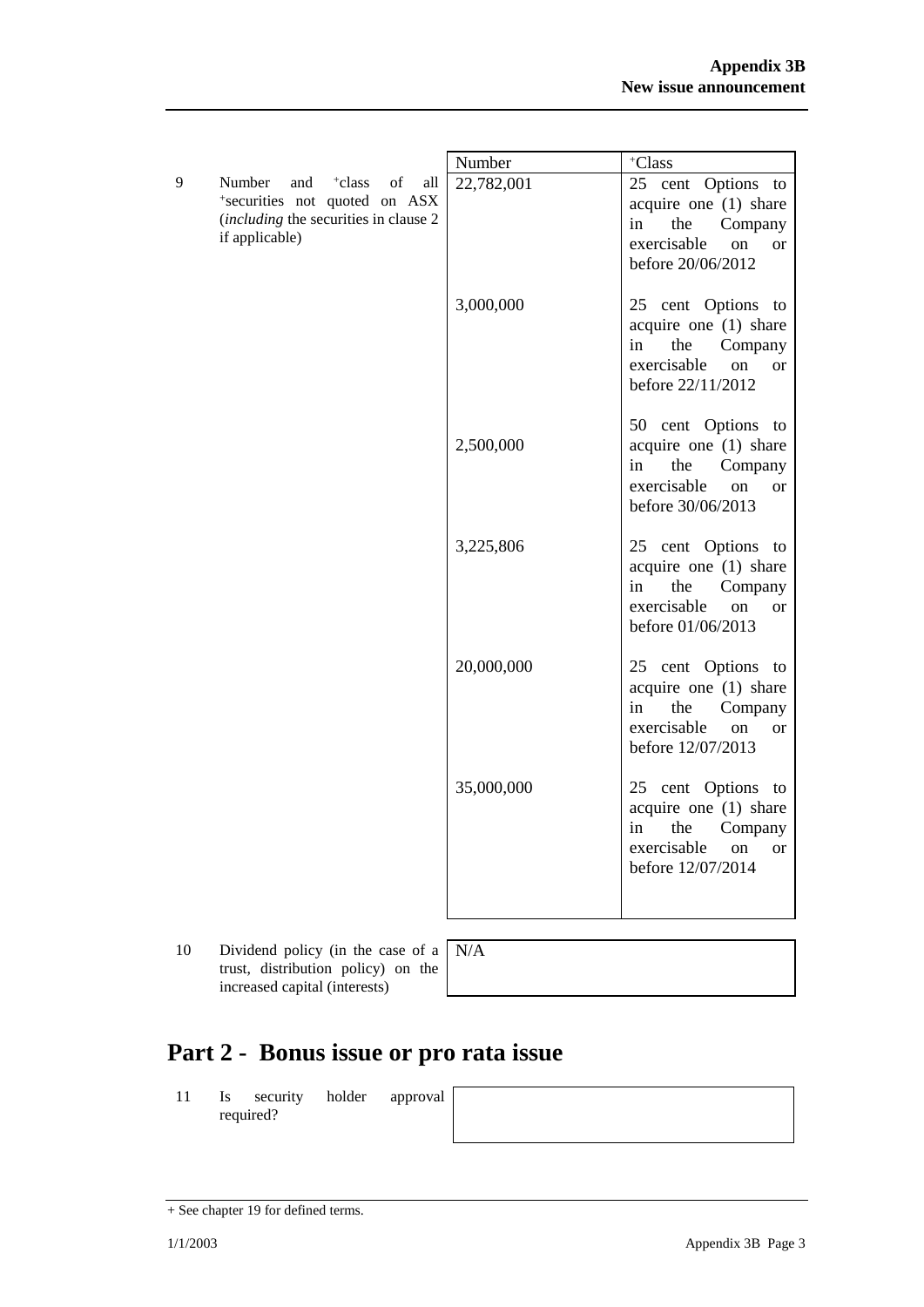### **Appendix 3B New issue announcement**

| 12 | Is the issue renounceable or non-<br>renounceable?                                                                                           |  |
|----|----------------------------------------------------------------------------------------------------------------------------------------------|--|
| 13 | Ratio in which the <sup>+</sup> securities will<br>be offered                                                                                |  |
| 14 | <sup>+</sup> Class of <sup>+</sup> securities to which the<br>offer relates                                                                  |  |
| 15 | <sup>+</sup> Record<br>date<br>determine<br>to<br>entitlements                                                                               |  |
| 16 | Will holdings on different registers<br>(or subregisters) be aggregated for<br>calculating entitlements?                                     |  |
| 17 | Policy for deciding entitlements in<br>relation to fractions                                                                                 |  |
| 18 | Names of countries in which the<br>entity has *security holders who will<br>not be sent new issue documents                                  |  |
|    | Note: Security holders must be told how their<br>entitlements are to be dealt with.<br>Cross reference: rule 7.7.                            |  |
|    |                                                                                                                                              |  |
| 19 | Closing<br>date<br>for<br>of<br>receipt<br>acceptances or renunciations                                                                      |  |
| 20 | Names of any underwriters                                                                                                                    |  |
|    |                                                                                                                                              |  |
| 21 | Amount of any underwriting fee or<br>commission                                                                                              |  |
| 22 | Names of any brokers to the issue                                                                                                            |  |
|    |                                                                                                                                              |  |
| 23 | Fee or commission payable to the<br>broker to the issue                                                                                      |  |
| 24 | Amount of any handling fee payable<br>to brokers who lodge acceptances<br>behalf of<br>renunciations<br>on<br><b>or</b><br>*security holders |  |
| 25 | the issue is contingent<br>If<br>on<br>*security holders' approval, the date<br>of the meeting                                               |  |

<sup>+</sup> See chapter 19 for defined terms.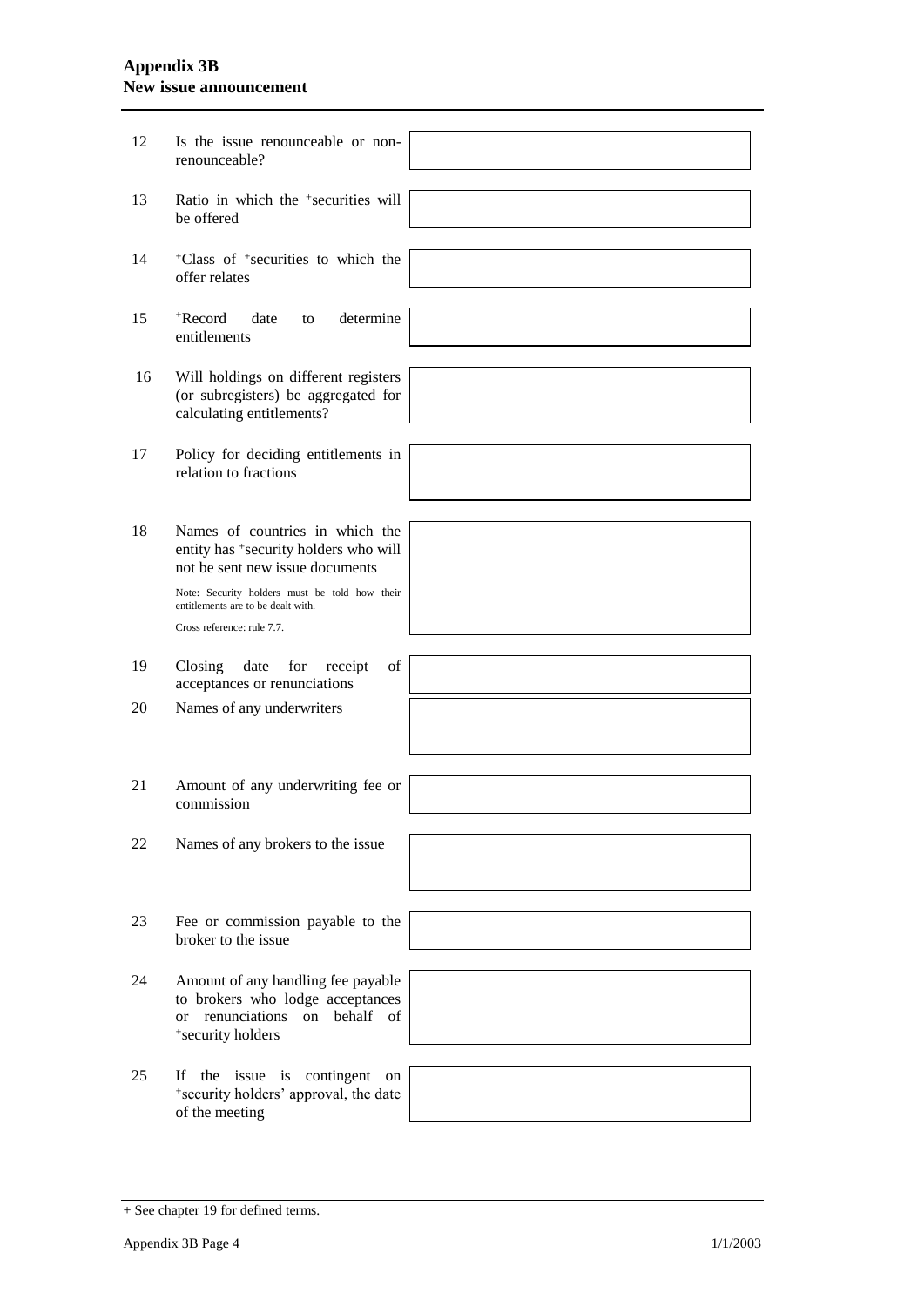- 26 Date entitlement and acceptance form and prospectus or Product Disclosure Statement will be sent to persons entitled
- 27 If the entity has issued options, and the terms entitle option holders to participate on exercise, the date on which notices will be sent to option holders
- 28 Date rights trading will begin (if applicable)
- 29 Date rights trading will end (if applicable)
- 30 How do <sup>+</sup> security holders sell their entitlements *in full* through a broker?
- 31 How do <sup>+</sup> security holders sell *part* of their entitlements through a broker and accept for the balance?
- 32 How do <sup>+</sup> security holders dispose of their entitlements (except by sale through a broker)?

33 <sup>+</sup>Despatch date



### **Part 3 - Quotation of securities**

*You need only complete this section if you are applying for quotation of securities*

- 34 Type of securities (*tick one*)
- (a)  $\mathbf{x}$ Securities described in Part 1
- (b) All other securities

Example: restricted securities at the end of the escrowed period, partly paid securities that become fully paid, employee incentive share securities when restriction ends, securities issued on expiry or conversion of convertible securities

### **Entities that have ticked box 34(a)**

#### **Additional securities forming a new class of securities**

<sup>+</sup> See chapter 19 for defined terms.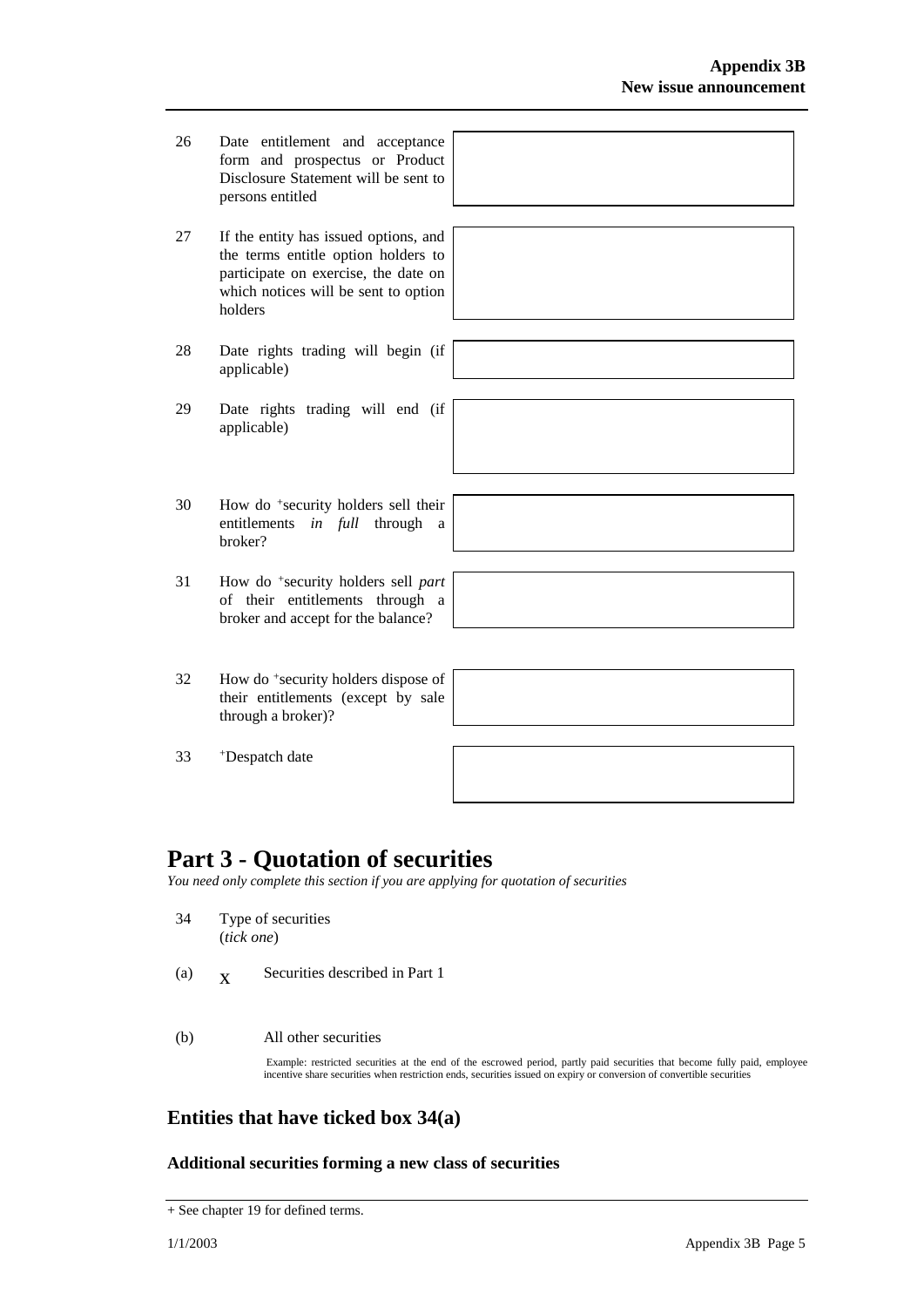*Tick to indicate you are providing the information or documents*

35 If the <sup>+</sup> securities are <sup>+</sup>equity securities, the names of the 20 largest holders of the additional <sup>+</sup>securities, and the number and percentage of additional <sup>+</sup>securities held by those holders

36 If the <sup>+</sup> securities are <sup>+</sup>equity securities, a distribution schedule of the additional + securities setting out the number of holders in the categories 1 - 1,000 1,001 - 5,000 5,001 - 10,000 10,001 - 100,000 100,001 and over

37 A copy of any trust deed for the additional +securities

### **Entities that have ticked box 34(b)**

38 Number of securities for which <sup>+</sup>quotation is sought 39 Class of <sup>+</sup> securities for which quotation is sought 40 Do the <sup>+</sup> securities rank equally in all respects from the date of allotment with an existing <sup>+</sup>class of quoted + securities? If the additional securities do not rank equally, please state: • the date from which they do • the extent to which they participate for the next dividend, (in the case of a trust, distribution) or interest payment • the extent to which they do not rank equally, other than in relation to the next dividend,

distribution or interest payment

<sup>+</sup> See chapter 19 for defined terms.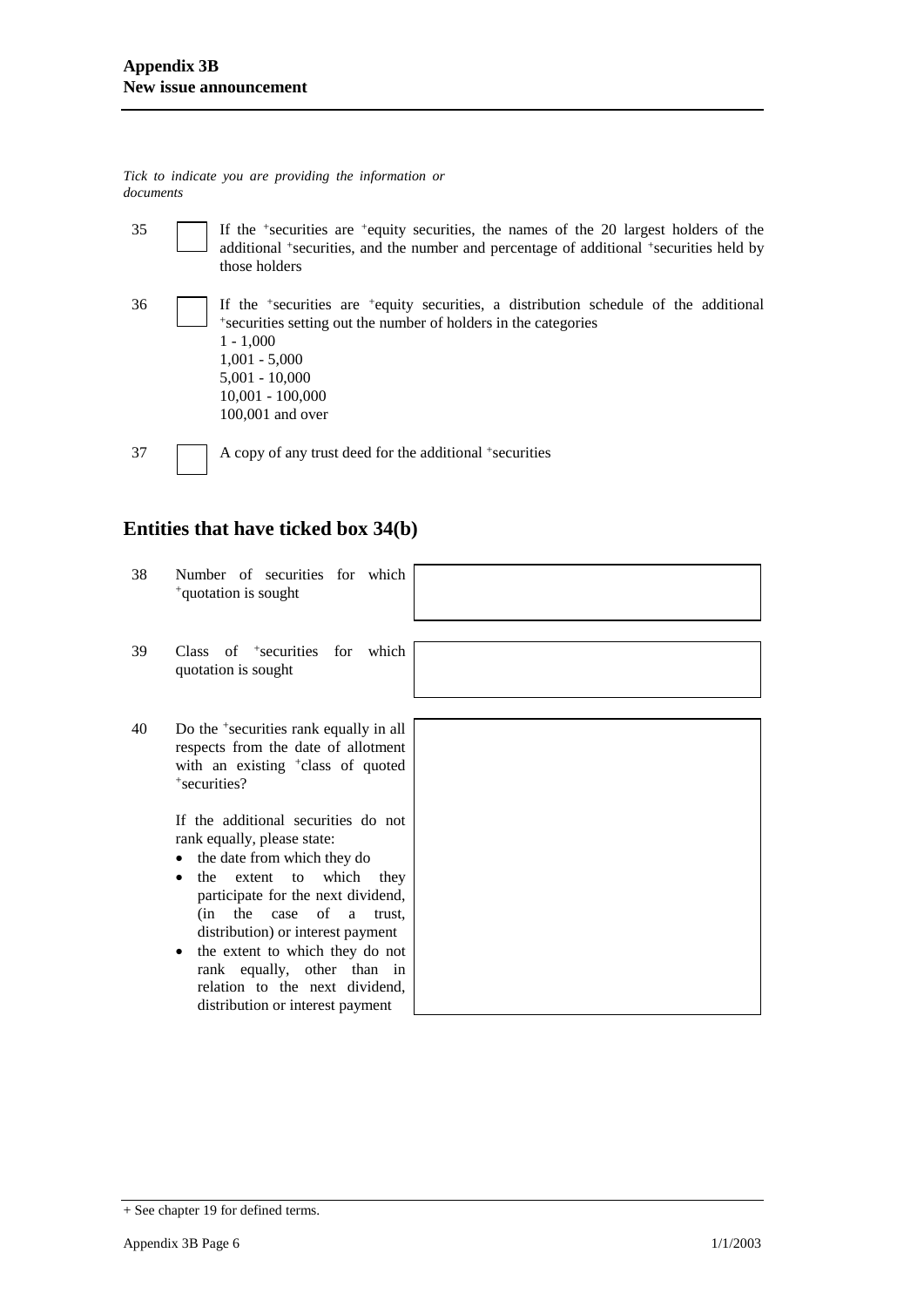41 Reason for request for quotation now Example: In the case of restricted securities, end of restriction period (if issued upon conversion of another security, clearly identify that other security) 42 Number and <sup>+</sup>class of all <sup>+</sup> securities

|                                                                                                                          | Number | <sup>+</sup> Class |
|--------------------------------------------------------------------------------------------------------------------------|--------|--------------------|
| Number and <sup>+</sup> class of all <sup>+</sup> securities<br>quoted on ASX (including the<br>securities in clause 38) |        |                    |
|                                                                                                                          |        |                    |

<sup>+</sup> See chapter 19 for defined terms.